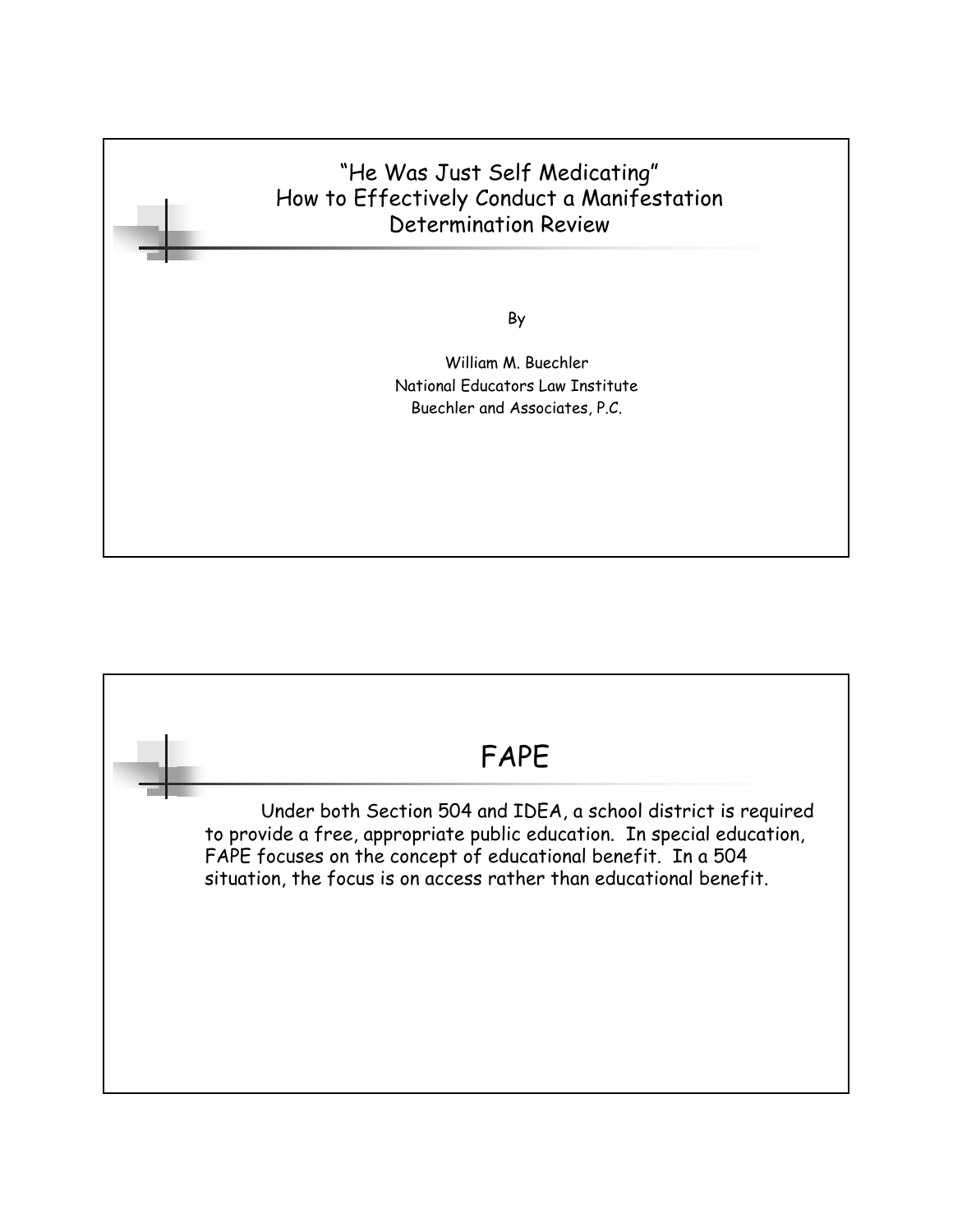

| <b>SUSPENSION</b>                                                                                                                                                                                                                                                                                                      |
|------------------------------------------------------------------------------------------------------------------------------------------------------------------------------------------------------------------------------------------------------------------------------------------------------------------------|
| The grounds for a student's suspension are set forth in a district's student code of conduct (SCOC).                                                                                                                                                                                                                   |
| For out of school suspension, a student may be suspended for up to three school days at a time.                                                                                                                                                                                                                        |
| A student below third grade cannot be placed in out of school suspension except for certain serious offenses<br>involving a weapon, violence, or drugs/alcohol. However, a district may adopt and implement a positive<br>behavior program as an alternative to traditional discipline for students below third grade. |
| A homeless student may not be placed in OSS unless the conduct involves drugs/alcohol, weapon offenses,<br>or violent offenses.                                                                                                                                                                                        |
| The Campus Behavior Coordinator may work with the district's homeless liaison to identify proper<br>alternatives to OSS.                                                                                                                                                                                               |
|                                                                                                                                                                                                                                                                                                                        |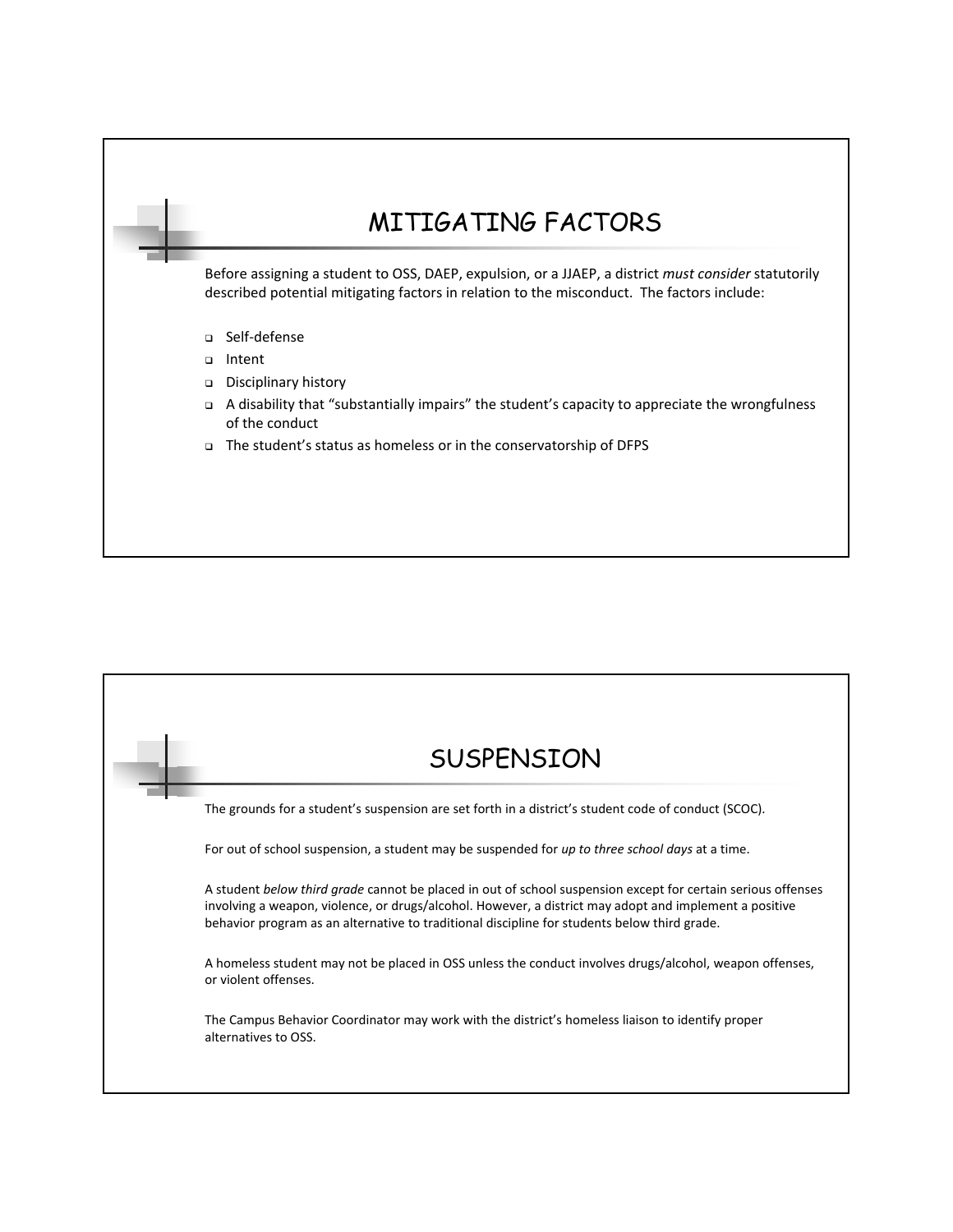| DUE PROCESS RIGHTS-REMOVALS                                                                                                                                                                                                                                                                            |
|--------------------------------------------------------------------------------------------------------------------------------------------------------------------------------------------------------------------------------------------------------------------------------------------------------|
| $\Box$ A conference with the CBC, student, parent or guardian, and teacher (if applicable), must be<br>scheduled not later than the third-class day after removal.                                                                                                                                     |
| $\Box$ "Valid attempts" must be used to require a person's attendance.                                                                                                                                                                                                                                 |
| $\Box$ At the conference, the student is entitled to written or oral notice of the reasons for<br>removal, an explanation of the basis for removal, and the opportunity to respond to the<br>reasons.                                                                                                  |
| □ The CBC must consider the following mitigating factors: self-defense, intent, disciplinary<br>history, a disability that "substantially impairs" the student's capacity to appreciate the<br>wrongfulness of the conduct, and the student's status as homeless or in the conservatorship<br>of DFPS. |
| $\Box$ Mitigating factors must be considered if mandatory or discretionary.                                                                                                                                                                                                                            |

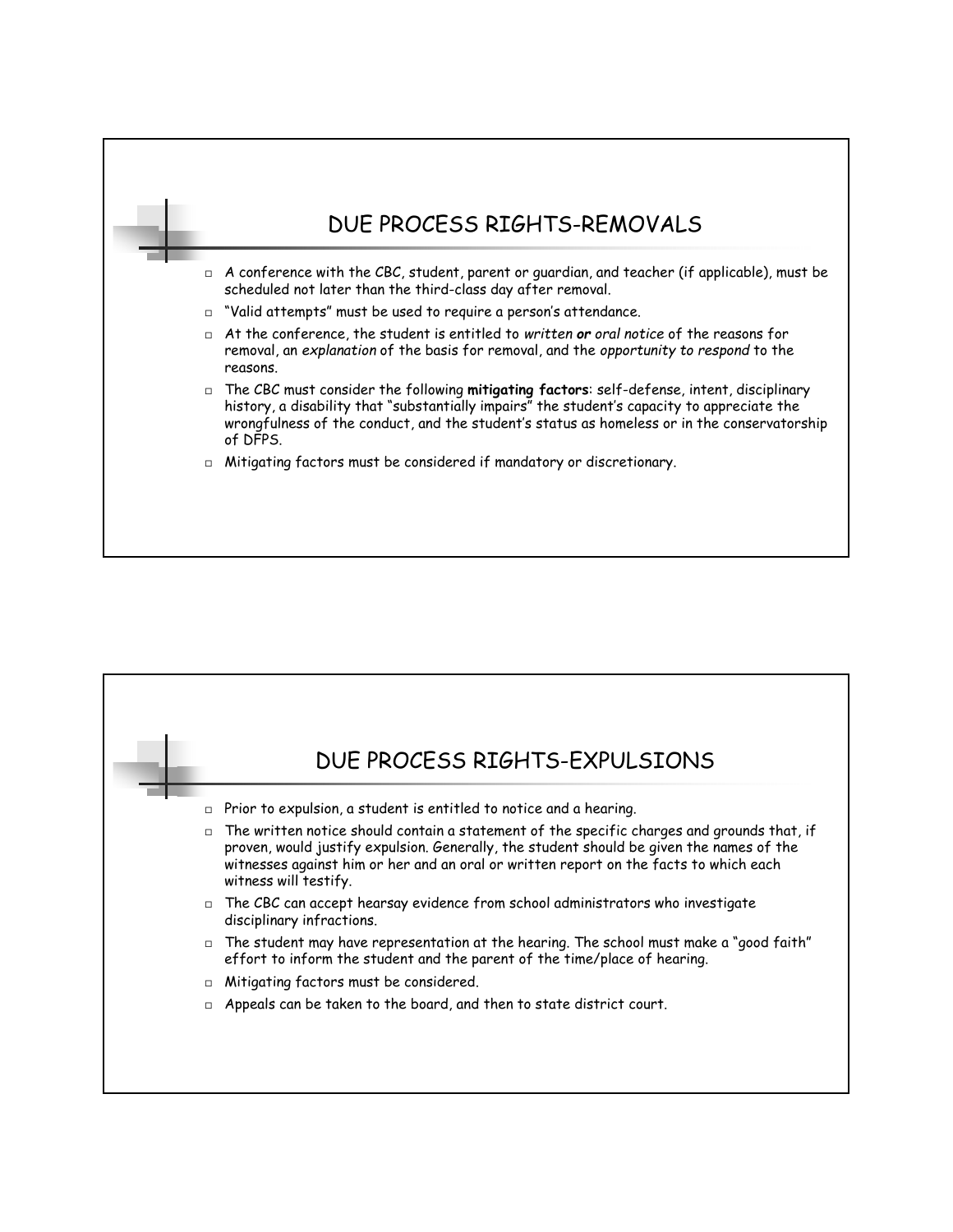# MANDATORY VS. DISCRETIONARY

When an offense is mandatory, the district is required to place the student in the DAEP or expel the student. If the offense is discretionary, it is the *district's choice*  whether to take the action. The discretionary offenses are set forth in statute or in the district's code of conduct.

The district's discipline policies can be found in the F series of the school's policy manual.

Keep in mind how the due process requirements differ between DAEP removals and expulsions.

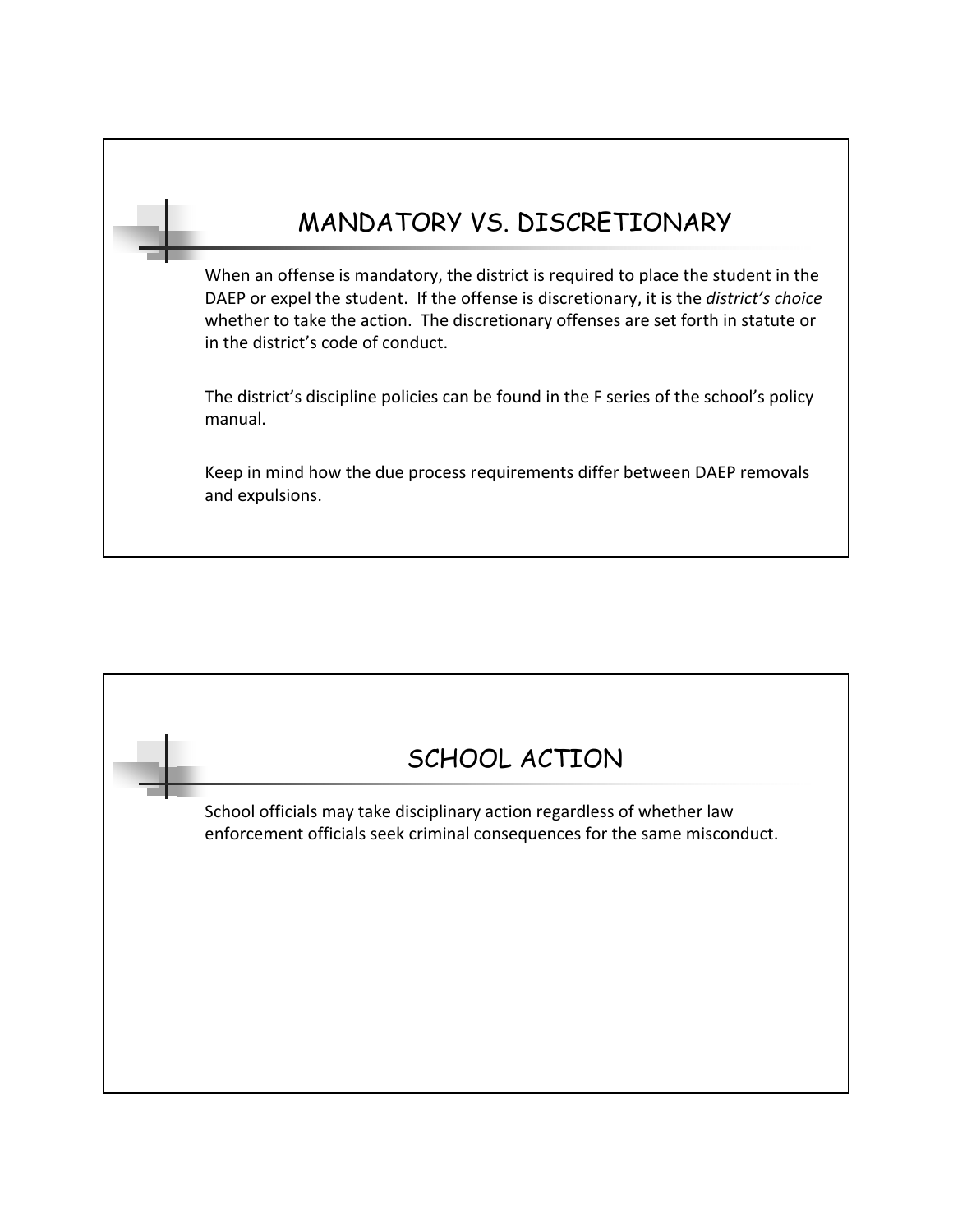## STUDENT WHO WITHDRAWS PENDING THE DISCIPLINARY PROCEEDINGS

If a student withdraws from school before an order of expulsion or DAEP is entered, the district may complete the proceedings and enter the order. If the student reenrolls in the district during the same or the subsequent school year, the district may enforce the order, reduced for time served. If the student enrolls in another school district, the new district may honor the order, or, if the preceding district failed to enter an order, the new district may complete the proceedings and enter an order.

# MANDATORY DAEP PLACEMENTS Subject to mitigating factors, a district *must place a student in the DAEP* if the student, while on or within 300 feet of school property, or while attending a school-sponsored or school-related activity on or off school property, engages in the following: Conduct punishable as a **felony Assault** causing bodily injury **Harassment** against a district **employee** Selling, giving, delivering to another person or possessing, using or being under the influence of marijuana, a controlled substance, a dangerous **drug** or an **alcoholic beverage** Commission of a **serious act** while under the influence of **alcohol** Conduct containing the elements of an offense relating to an **abusable volatile chemical Public lewdness** or **indecent exposure Retaliation** against a district employee (unless it rises to the level of a mandatory expellable offense)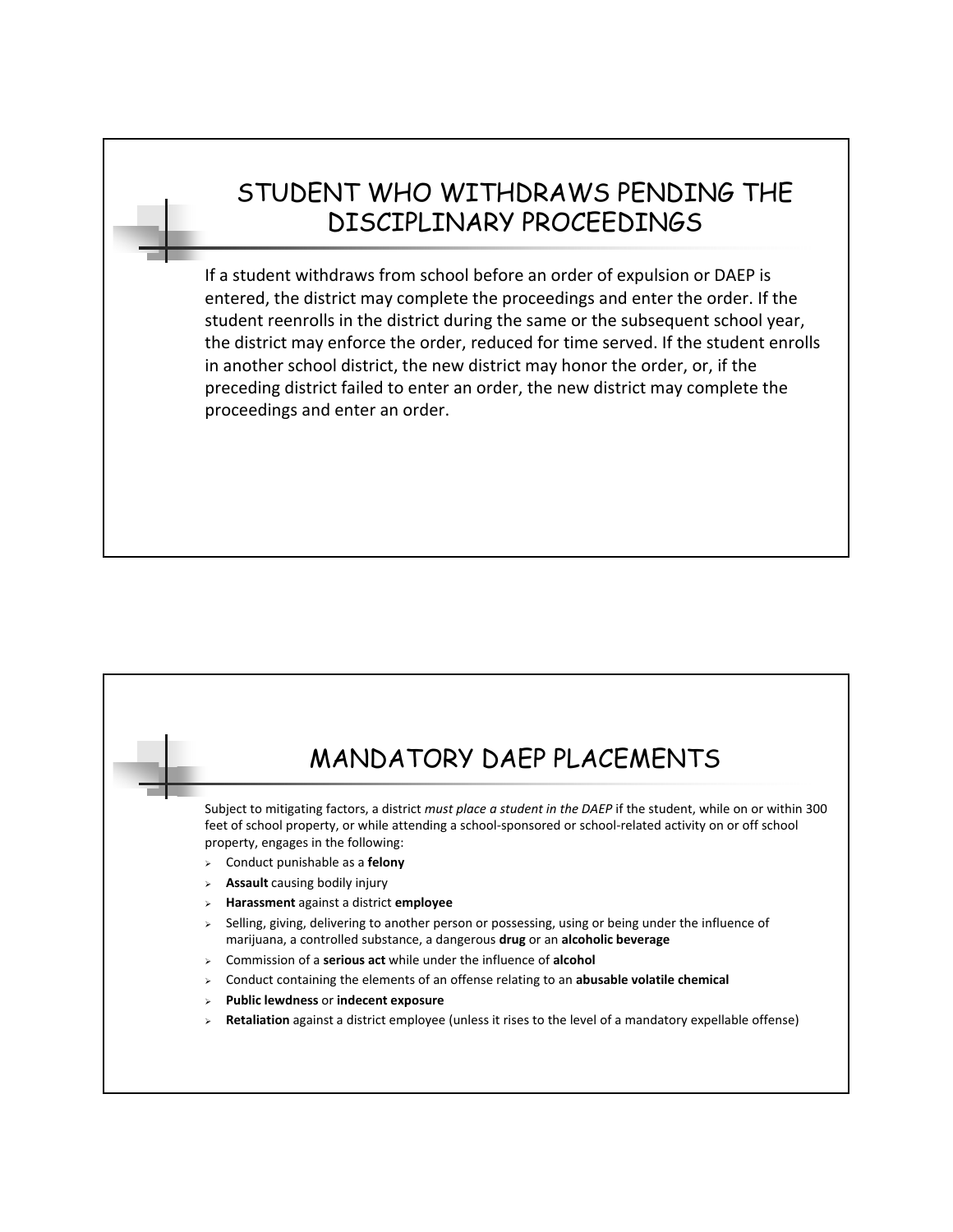## MANDATORY DAEP OFFENSES-OFF CAMPUS

A student *must be placed in a DAEP* if, *while off campus and not in attendance at a school sponsored or school related activity*, the student receives deferred prosecution for the felony offense of aggravated robbery or offenses listed in title 5 of the Penal Code, i.e., violent offenses against the person; a court or jury finds that the student has engaged in delinquent conduct including the felony offense of aggravated robbery or conduct defined in title 5; or the superintendent or designee has a *reasonable belief* that the student engaged in felony aggravated robbery or conduct defined as a title 5 felony offense

## DISCRETIONARY DAEP OFFENSES-OFF CAMPUS

A student *may be placed in a DAEP* if the superintendent or designee has a "reasonable belief" that the student, *while off campus and not in attendance at a school sponsored or school related activity*, has engaged in conduct *other than*  aggravated robbery, or those offenses listed in title 5 of the Penal Code, i.e., violent offenses against the person; and the continued presence of the student in the regular classroom threatens the safety of other students or teachers or will be detrimental to the educational process.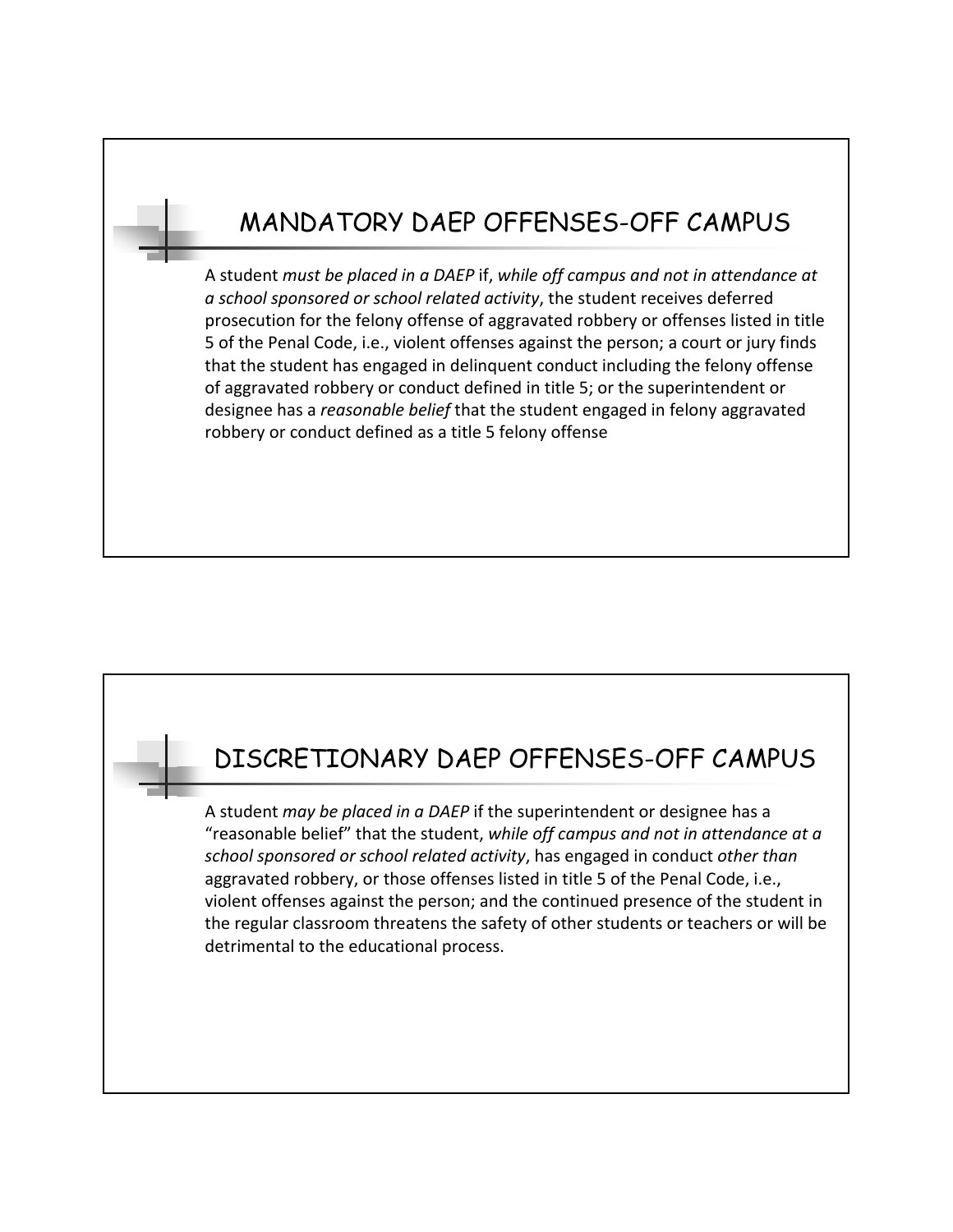## MANDATORY EXPELLABLE OFFENSES A student *must* be expelled for committing any of the following offenses while on school property or while attending a school-sponsored or school-related activity: Uses, exhibits, or possesses a firearm, illegal knife, club, or other prohibited weapon; or Commits the elements of any of the following offenses: aggravated assault, sexual assault, aggravated sexual assault,

arson, murder, capital murder, criminal intent to commit murder or capital murder, indecency with a child, aggravated kidnapping, aggravated robbery, manslaughter, criminally negligent homicide, continuous sexual abuse of a young child or children, or drug or alcohol related offenses punishable as a felony. *(If any of these offenses are committed within 300 feet of school property, it becomes a discretionary expulsion. Also, if any of these offenses are committed against another student, and the conduct occurs outside of school property or a school sponsored or related activity, it becomes a discretionary expulsion.)*

#### If any of these offenses are committed against an employee or volunteer, it is an expellable offense whether or not the conduct occurred on school property or while attending a school-sponsored or school-related activity.

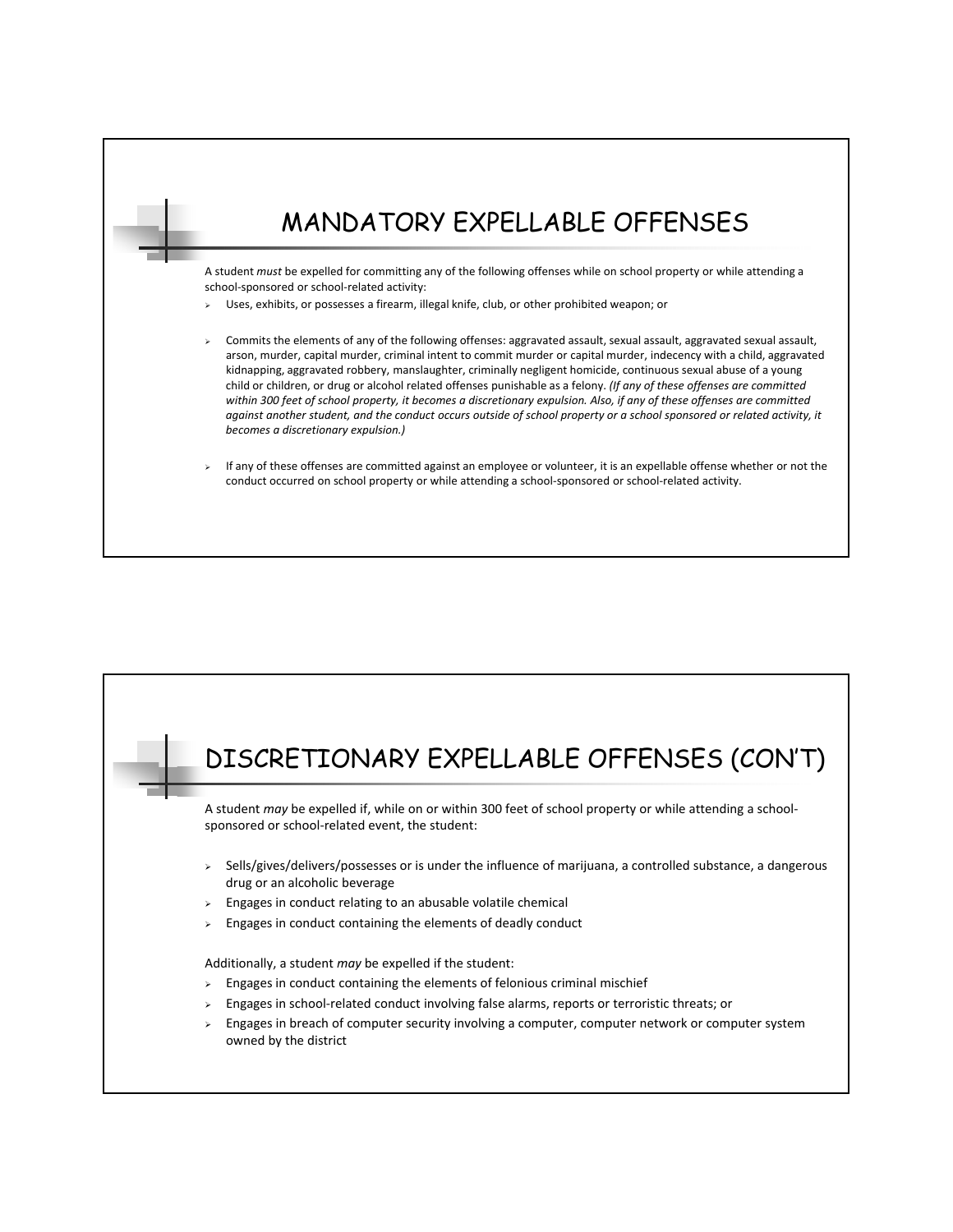

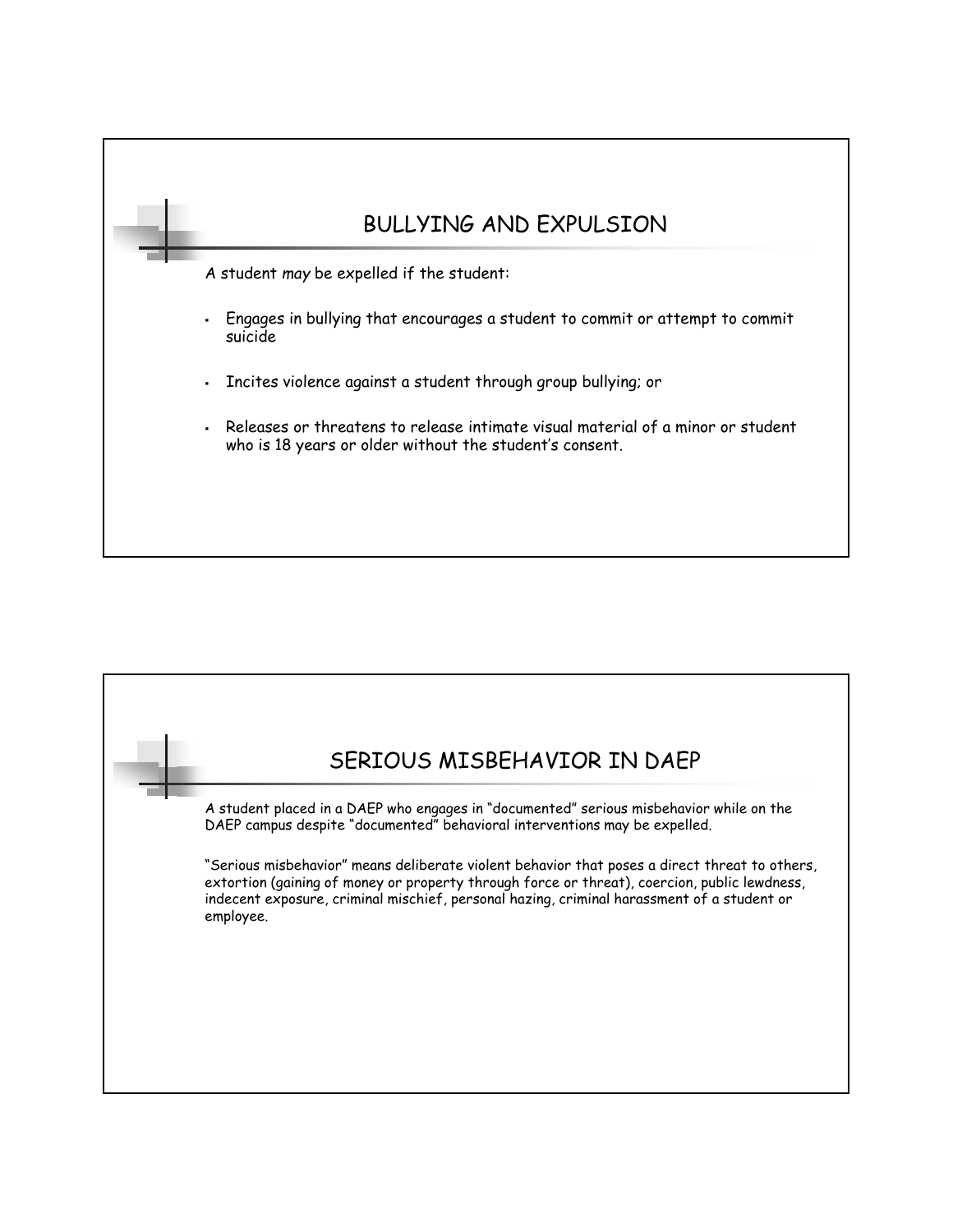## REMOVALS FOR LESS THAN 10 DAYS

A student with a disability may be placed in an alternative placement for up to ten days as long as nothing in the student's § 504 plan or IEP plan would preclude such a placement.

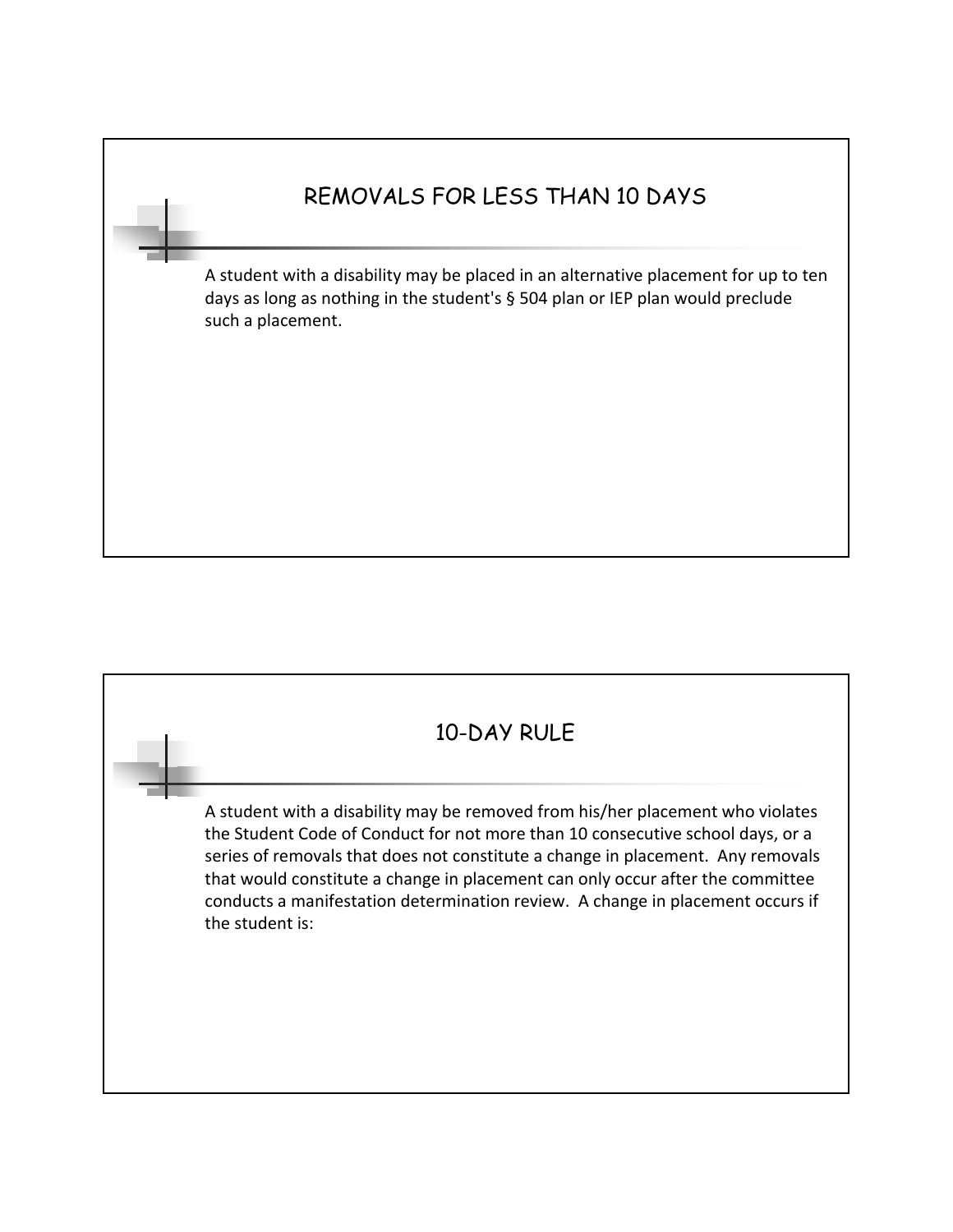

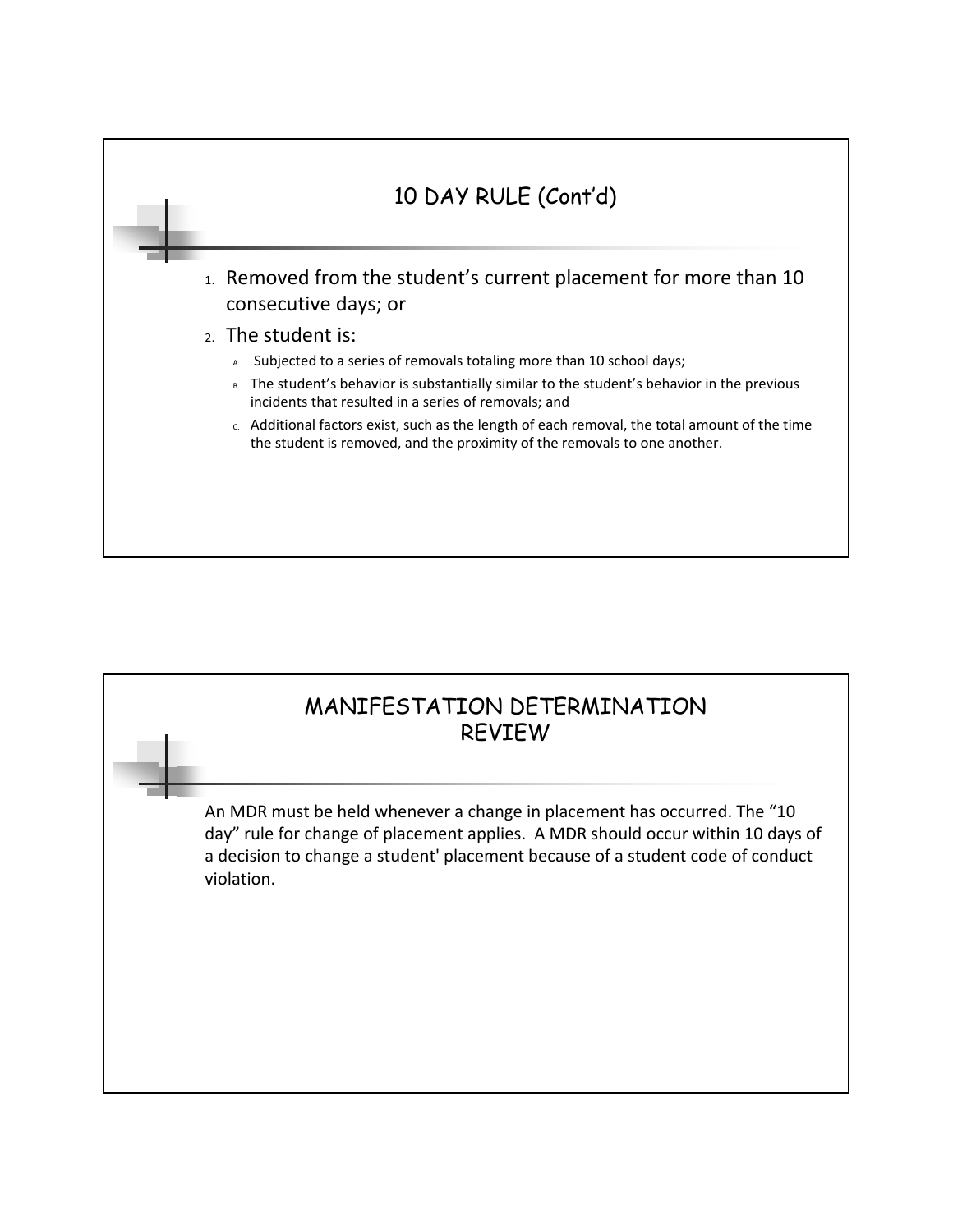### MANIFESTATION DETERMINATION REVIEW

#### **Written Notice**

Under *Section 504*, the parent is not even required to be a member. Therefore, there is no requirement that written notice be provided 5 school days prior to the meeting. However, it is recommended that the district provide written notice of the meeting to verify that notice was provided to the parent. Additionally, a copy of the MDR should be provided.

Under *IDEA*, a five school day notice of the MDR must be provided, unless the parent waived the 5-day notice.

## MANIFESTATION DETERMINATION REVIEW

### **The Administrator's Responsibility**

The administrator is responsible for (1) investigating and determining whether a student has committed a disciplinary infraction; and (2) assessing an appropriate disciplinary sanction. The imposition of the sanction is contingent upon whether the behavior is a manifestation of the student's disability under § 504 or IDEA.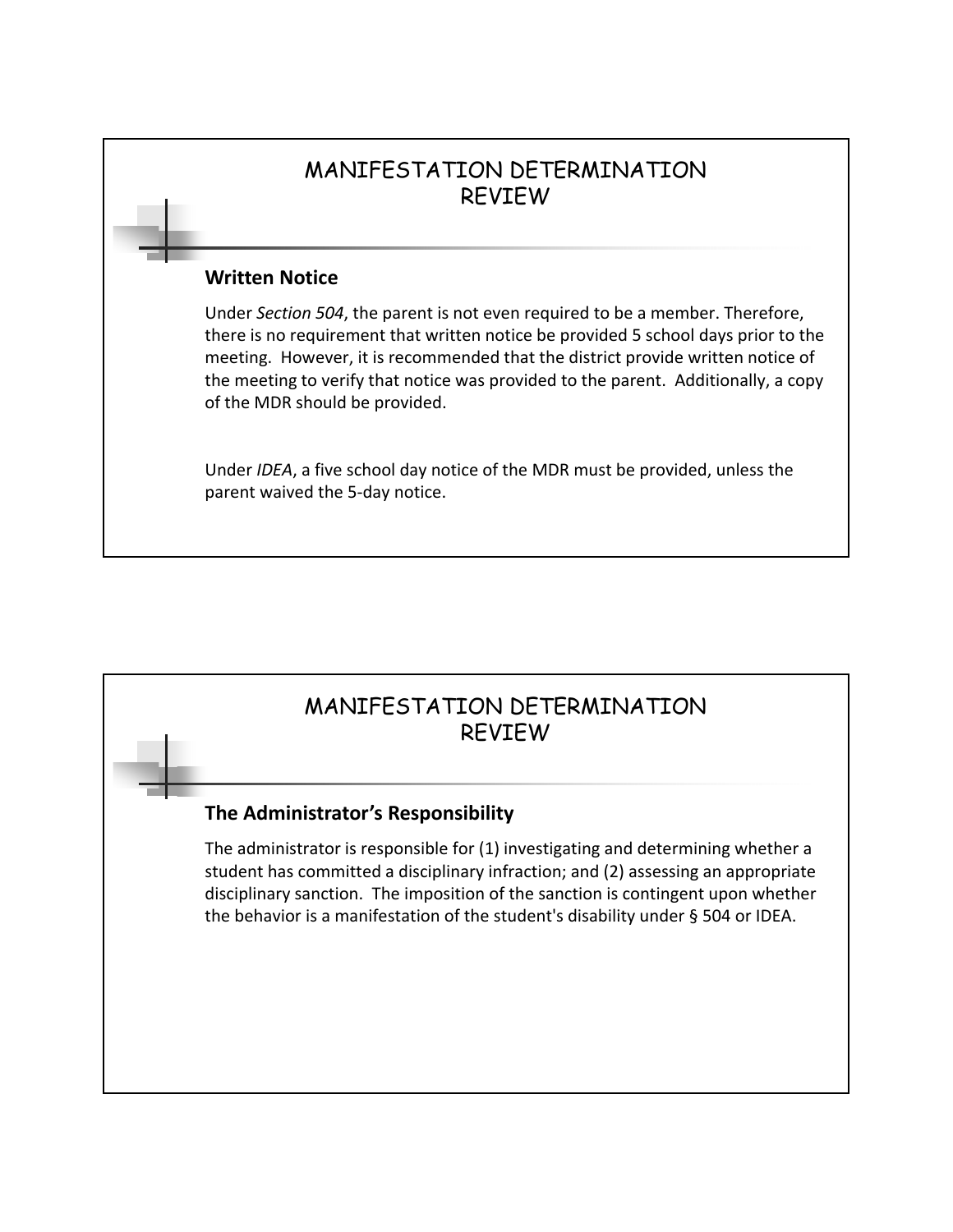### MANIFESTATION DETERMINATION REVIEW

#### **The 504 Committee Responsibility**

The 504 Committee is responsible for conducting the manifestation determination. The 504 Committee does not determine guilt or innocence nor does the 504 committee determine the sanction for the behavior.

### **The ARD Committee Responsibility**

The ARD committee is responsible for determining whether the IEP was followed and whether the misbehavior was directly or substantially caused by the disability. Like the 504 committee, the ARD committee does not determine guilt or innocence or the sanction.

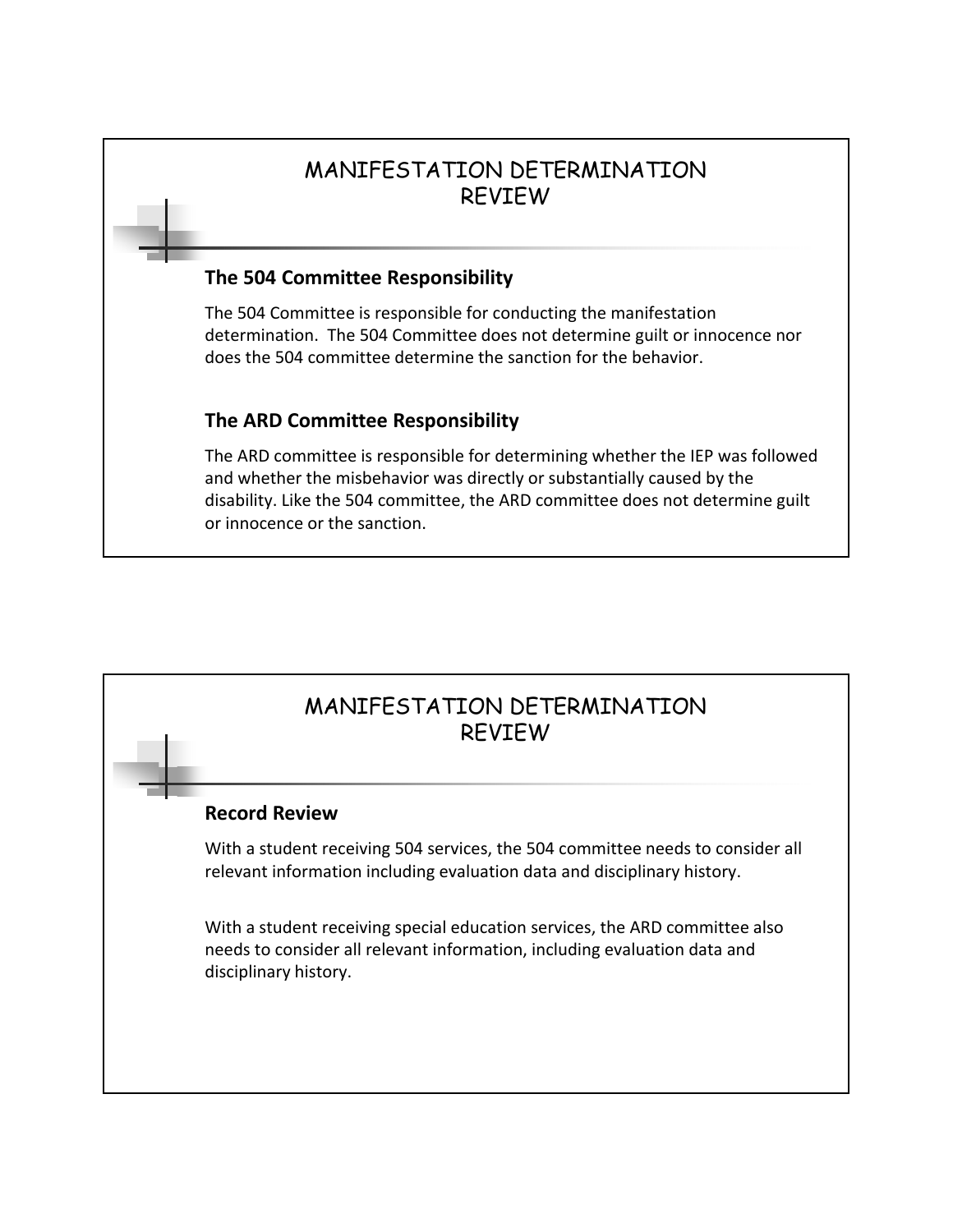

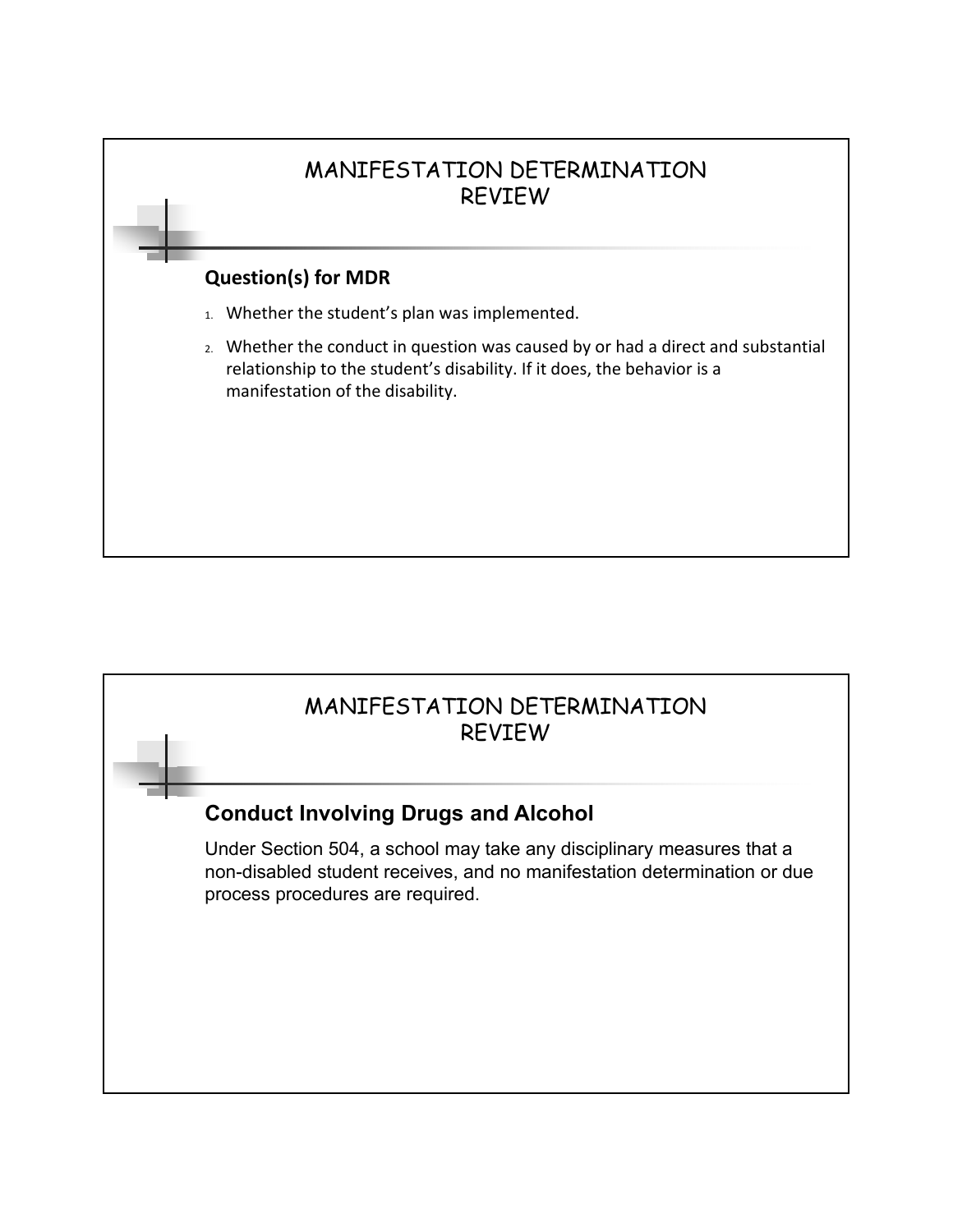

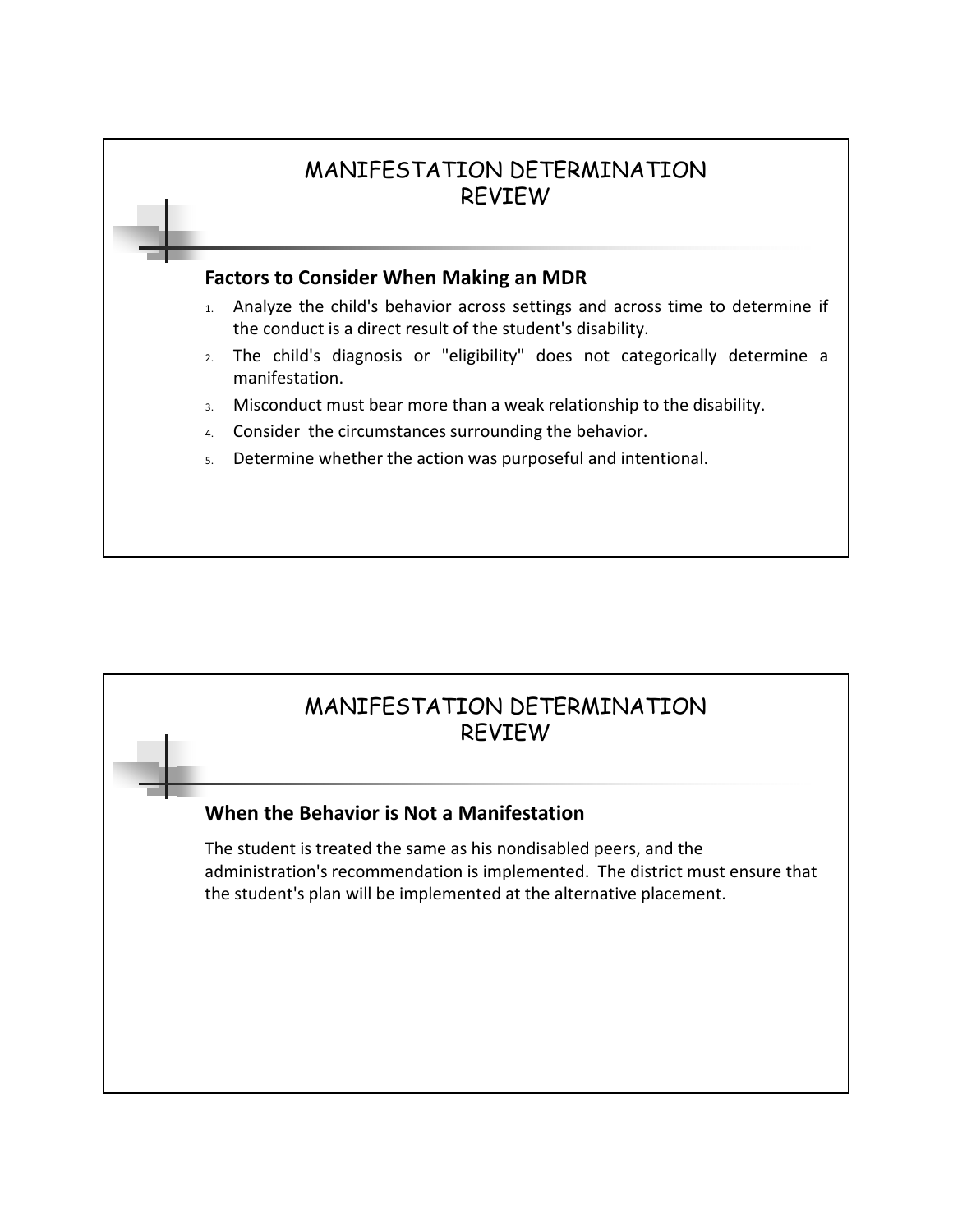### MANIFESTATION DETERMINATION REVIEW

#### **When the Behavior is a Manifestation**

Generally, the district must return the student to the placement, unless the parent and the school agree to change the placement, or there is a determination that maintaining the student's placement would pose a substantial risk of harm to the student or others. Consequences may be implemented, if appropriate. The committee must consider developing a BIP for the student, or modifying an existing BIP.